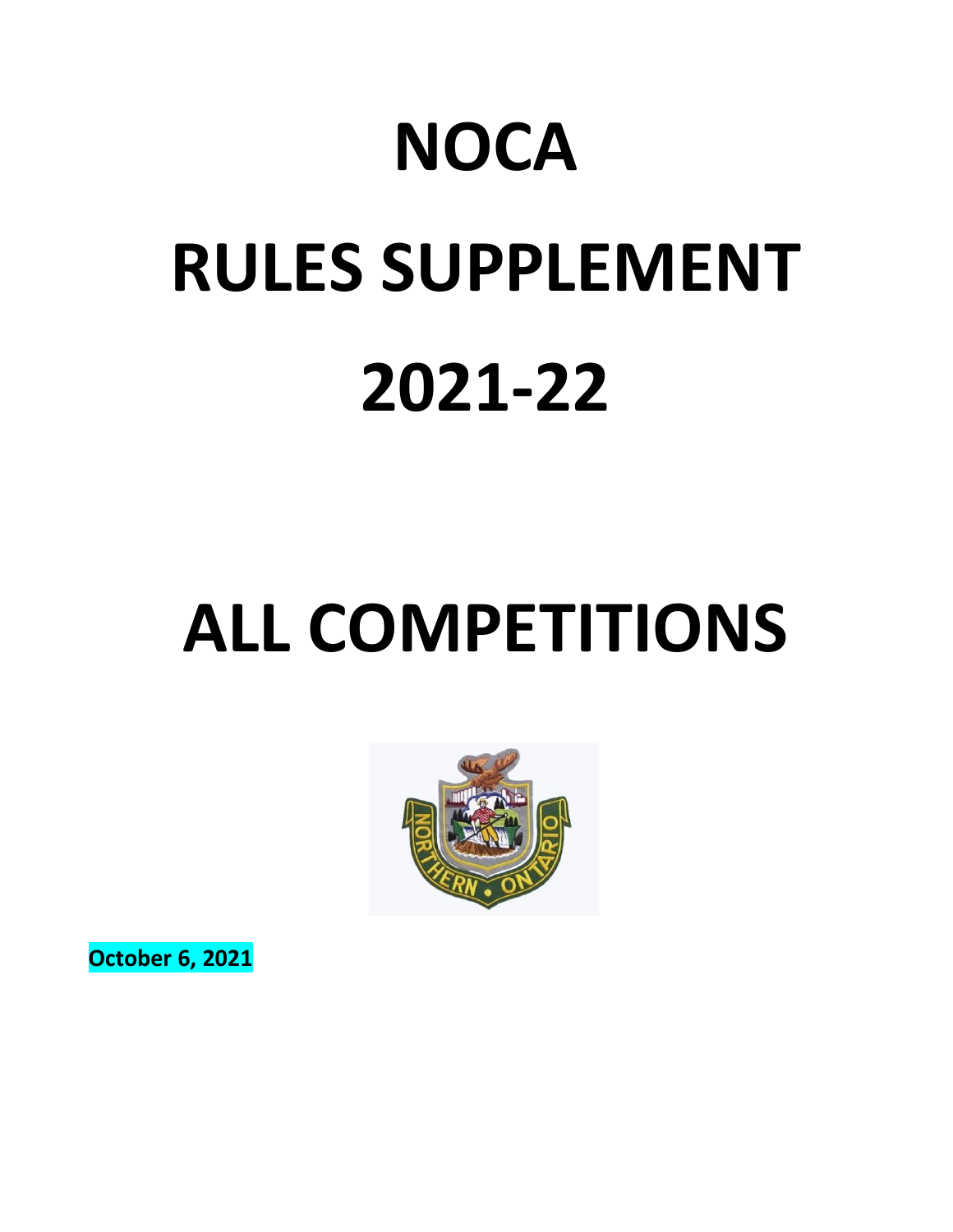| <b>NOCA Championship Committee</b>     |                         |   |  |
|----------------------------------------|-------------------------|---|--|
| <b>General Information:</b>            |                         |   |  |
| <b>Accommodations</b>                  | 4                       |   |  |
| <b>Dress Standards</b>                 | 4                       |   |  |
| <b>Cresting/Sponsor Identification</b> | 4                       |   |  |
| <b>Official Obligations</b>            | 4                       |   |  |
| <b>Media Relations</b>                 | 4                       |   |  |
| <b>Attendance at event</b>             | 5                       |   |  |
| <b>Conduct</b>                         | 5                       |   |  |
| <b>Penalties and Rule Enforcement</b>  | 5                       |   |  |
| <b>Athlete Doping</b>                  |                         |   |  |
|                                        |                         |   |  |
| <b>NOCA Special Rules:</b>             |                         |   |  |
| <b>Eligibility and Registration</b>    | 6                       |   |  |
| <b>Competition Entry</b>               | $\overline{\mathbf{z}}$ |   |  |
| <b>Late Team Arrivals</b>              | $\overline{7}$          |   |  |
| <b>Defaults</b>                        | 7                       |   |  |
| <b>Team Meeting</b>                    |                         | 8 |  |
| <b>Practice</b>                        | 8                       |   |  |
| <b>Coach Requirements</b>              |                         | 9 |  |
| <b>Alternates/Substitutes</b>          | 12                      |   |  |
| <b>Draws and Games</b>                 | 13                      |   |  |
| <b>Game Time Operation</b>             | 13                      |   |  |
| <b>Time Outs</b>                       | 13                      |   |  |
| <b>Delivery Stick</b>                  | 13                      |   |  |
| <b>Officiating</b>                     | 14                      |   |  |
| <b>Brushes and Equipment</b>           | 14                      |   |  |
| <b>Competition Forms</b>               | 14                      |   |  |
| <b>Rowan's Law</b>                     | 14                      |   |  |
|                                        |                         |   |  |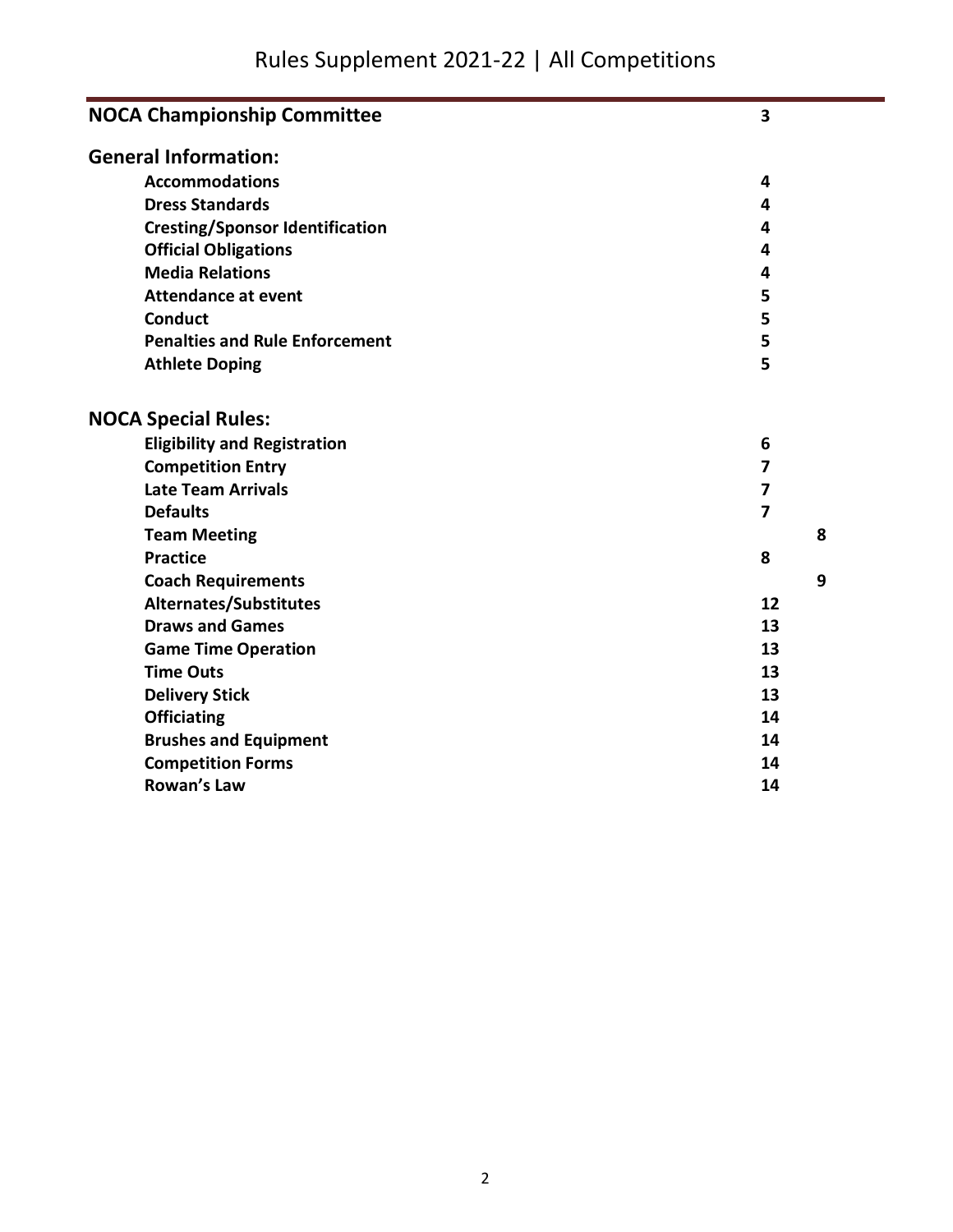# **CHAMPIONSHIP COMMITTEE**

#### **NOCA President:**

Hayley Smith [hayley.smith@curlnoca.ca](mailto:hayley.smith@curlnoca.ca)

#### **Umpires:**

Kim Beaudry (807) 274-2921 (cell) (807) 275-6067 (work cell)

(Regions 1-3) [kbeaudry@curlnoca.ca](mailto:kbeaudry@curlnoca.ca)

Claude Peloquin (705) 840-2985 (705) 499-6900 (cell) (Regions 4-6) [cpeloquin@curlnoca.ca](mailto:cpeloquin@curlnoca.ca)

#### **Competitions Committee:**

Karen Saarimaki (807) 854-8496 (cell) Chair karen.saarimaki@curlnoca.ca

#### **Officiating Committee:**

Linda Vellinga [lvellinga@curlnoca.ca](mailto:lvellinga@curlnoca.ca) Glen Poirier entering the george group of the george group of the george of the george group of the george group of the george group of the george group of the george group of the george group of the george group of the ge Amanda Gates [amanda.gates@curlnoca.ca](mailto:amanda.gates@curlnoca.ca) Bryan Burgess [bryan.burgess@curlnoca.ca](mailto:bryan.burgess@curlnoca.ca) Tyler Stewart [tyler.stewart@curlnoca.ca](mailto:tyler.stewart@curlnoca.ca)

Karen Saarimaki (807) 854-1739 (807) 854-8496 (cell) Chair [karen.saarimaki@curlnoca.ca](mailto:karen.saarimaki@curlnoca.ca) Claude Peloquin [cpeloquin@curlnoca.ca](mailto:cpeloquin@curlnoca.ca) Kim Beaudry **Kheaudry@curlnoca.ca** 

# **STAFF**

**Executive Director:**

Bobby Ray Mobile: (705) 499-0254 Office : (705) 472-8480, ext. 231 [bobby.ray@curlnoca.ca](mailto:bobby.ray@curlnoca.ca)

# **Competitions Coordinator:**

Laura Forget Mobile: (705) 358-3288 [laura.forget@curlnoca.ca](mailto:laura.forget@curlnoca.ca)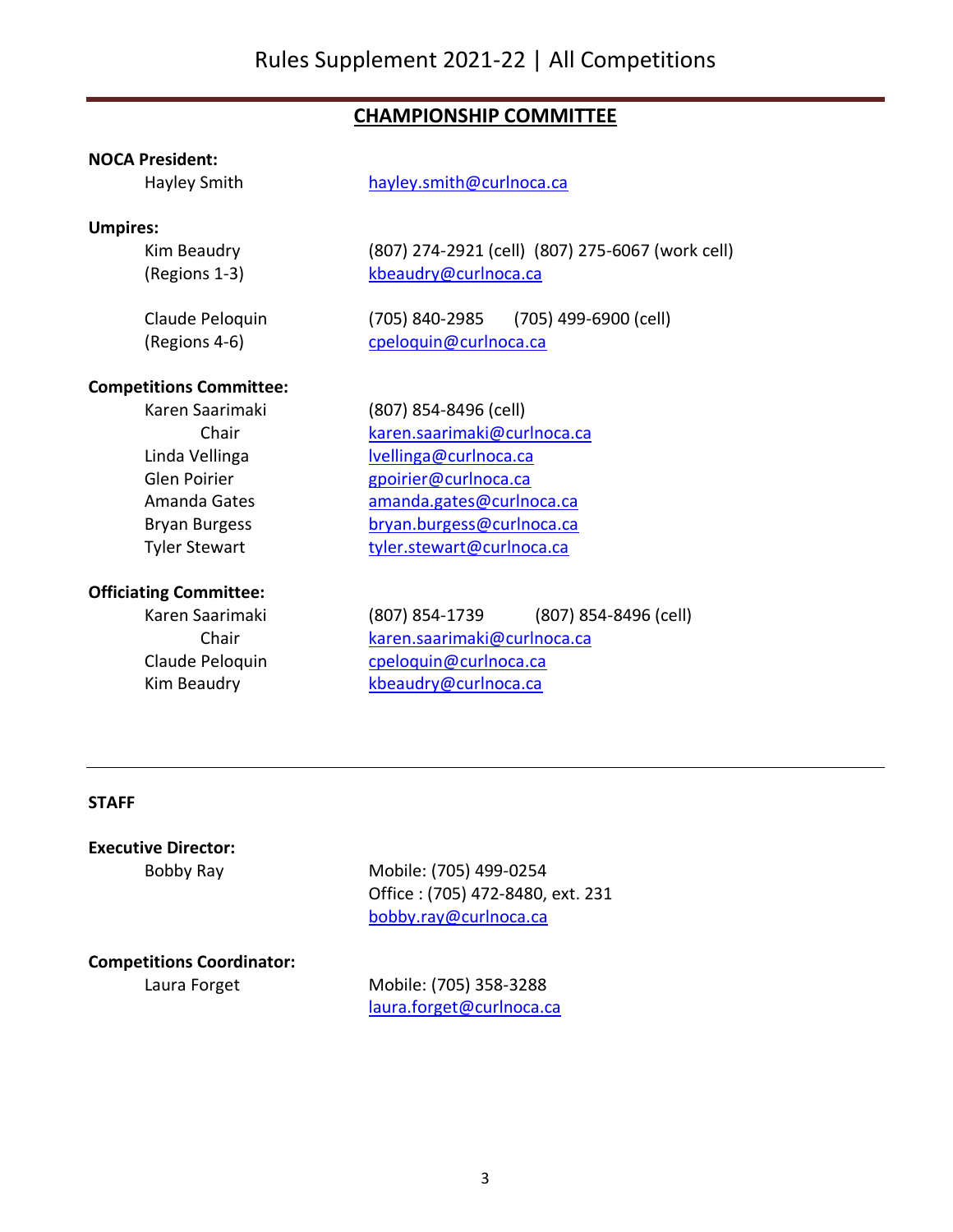# **GENERAL INFORMATION: (Common to all Competitions)**

# **ACCOMMODATIONS:**

It is your team's responsibility to reserve your own rooms at one of the host venues.

# **DRESS STANDARDS:**

Teams are required to wear appropriate curling apparel. Any clothing that is inappropriate as deemed by the Umpire will need to be replaced.

As a reminder please ensure all footwear is clean and free of any loose debris. The ice-team has spent countless hours preparing the surface and it is unfortunate to lose rocks to something that is totally under your control.

# **CRESTING/SPONSOR IDENTIFICATION**

- 1. A team participating in a NOCA competition shall be allowed to wear non-competing sponsors' crests. If NOCA sponsor provided clothing is supplied, players are asked to wear such clothing either during games or off-ice.
- 2. The NOCA cresting rules allow for all teams to wear non-competing sponsors' crests. Any competing sponsors' crest will be deemed non-conforming and you will be asked to remove or cover it for the duration of the event.

# **OFFICIAL OBLIGATIONS:**

A member of each team may be called upon to offer special thanks to the Committee, the sponsor and NOCA at different functions during this event. At a provincial event there will be a banquet/luncheon/social event at which sponsors may be present. Sponsor relations are integral to running a successful event so team attendance at this function(s) is required.

# **MEDIA RELATIONS:**

The media may be represented at this event. They will be located in the building but will not be allowed access to the dressing rooms. They will have access to you through the host committee who will approach you with any request for interviews. We ask that you co-operate with the media by granting interviews and answering questions when requested. However, a word of caution is offered – make certain that you do not make reference to anything that you do not want quoted. Also, if you have any problems or complaints, express them to the appropriate umpire and not the news media. There is no such thing as an "off the record" comment.

The landscape has changed in terms of the way players, fans, and the media interact, and it's recognized that the various forms of social media represent a valuable opportunity for communication. Competitors are encouraged to embrace these social media as they present avenues to promote the game of curling as well as their own teams; however, there are certain responsibilities attached to the use of these social media outlets.

NOCA has a Social Media Policy that all competitors and coaches are encouraged to read. It is located here: [Social Media Policy](https://drive.google.com/file/d/1xMzthSqO92FOOUc6xMVq8GyjdG4-Oqpv/view)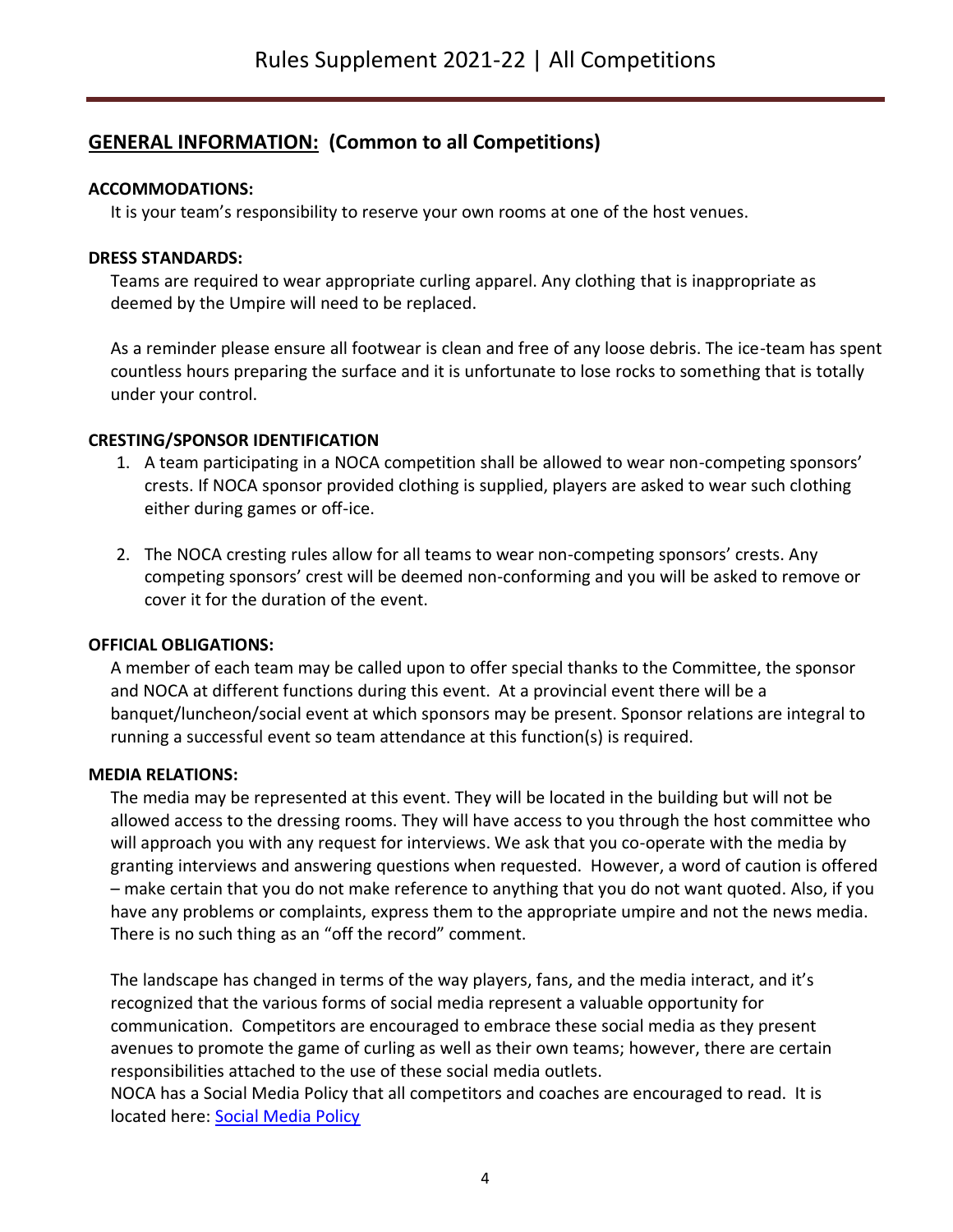# **ATTENDANCE AT THE CHAMPIONSHIP:**

All competitions are considered to have started one hour prior to the scheduled pre-competition practice or team meeting. All players must arrive at the Championship at the designated time, attend all functions and remain at the event until they are eliminated. Any player leaving the competition without prior authorization may be suspended from NOCA competitions for the following year.

# **CONDUCT:**

Curling is based on a code of ethics, good sportsmanship and personal integrity. Inappropriate behaviour including inappropriate language will not be tolerated at any time. Display of emotion, broom banging, etc., which results in damage to any areas or part of the playing surface, players' dressing rooms or any other area of the curling club or hotel will result in suspension for one game. Subsequent infractions will result in suspension for the remainder of the championship. You are expected to follow the rules of the game throughout the competition.

The consumption or use of alcoholic beverages by any player or coach at any time during a U21 or U18 competition is strictly prohibited. This rule shall extend from the start of the first day of play to the end of the final day of play.

# **PENALTIES AND RULE ENFORCEMENT:**

The Curling Canada Rulebook has a number of different sections. You should be familiar with the section titled Rules of Curling for Officiated Play (Sept. 2018 – Sept. 2022).

The Chief Umpire is responsible for rule enforcement and interpretation in all areas covered by the Rules of Curling for Officiated Play, Board policy or precedent. The Chief Umpire's decision will be final except in matters involving disciplinary action.

The NOCA Board shall be responsible for all matters involving disciplinary action and such matters should be referred to the NOCA Executive Director and Competitions Committee Chair. In emergency situations the Chief Umpire may have to act immediately in areas outside of rules, policy or precedent. In these situations, the Chief Umpire is the final authority.

Every rule has an enforcement procedure that will be followed at this Northern Ontario Playdown or Championship. **It should be noted that there are no warnings for any infraction unless it is stated in the rulebook or brought to your attention by the Umpire prior to the start of the competition.**

Players and coaches should be familiar with NOCA SPECIAL RULES (below, page 6).

# **ATHLETE DOPING:**

The Canadian Centre for Ethics in Sport may conduct unannounced doping tests. If you have any medical issues and/or are on any medications that may cause you to fail a drug test it is your responsibility to notify the organization prior to the start of competition. **"I did not know" is not a viable answer. It is your responsibility to know what you are taking.**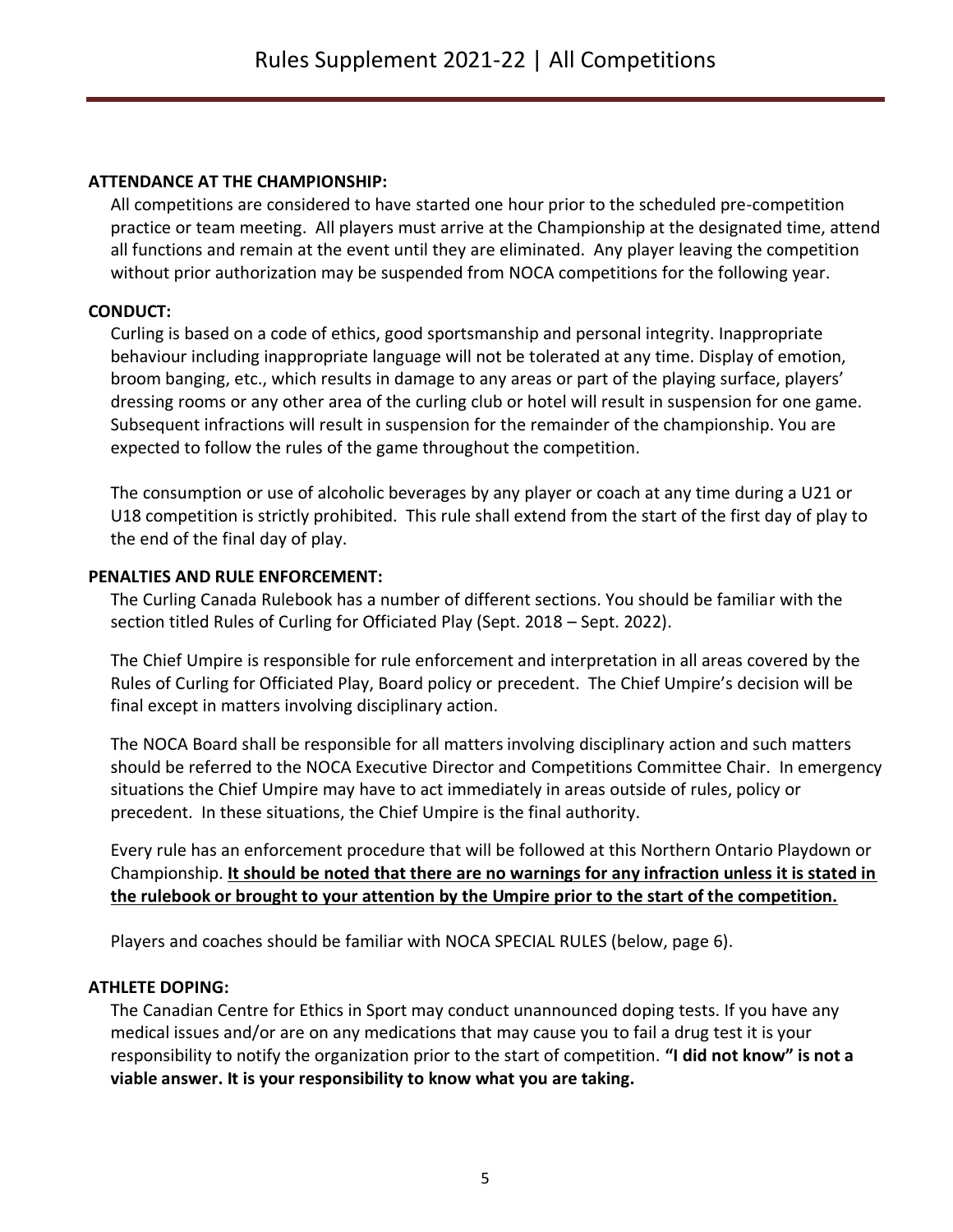The Canadian Centre for Ethics in Sport manages the Anti-Doping Program (CADP) in Canada in partnership with the World Anti-Doping Agency. Please review both sites and the list of prohibited substances. [cces.ca/canadian-anti-doping-program](https://cces.ca/canadian-anti-doping-program) and [2021 Prohibited List.](https://www.wada-ama.org/sites/default/files/resources/files/2021list_en.pdf)

# **NOCA – SPECIAL RULES**

# **ELIGIBILITY AND REGISTRATION**

- *1.* A player shall be eligible to play in an NOCA competition whether or not it leads to a Canadian Championship provided he/she has paid the approved NOCA per capita fee, is a member of a NOCA member facility immediately prior to and at all times during the competition (exception Men's & Women's Curling Championships), and meets the criteria in [Curling Canada's Eligibility for National Championships Policy.](https://www.curling.ca/team-canada/hp-athletes/policies-guidelines/residency-eligibility-requirements/)
- 2. Exemption Request Applications must be received by the NOCA office a minimum of 30 days prior to the entry deadline of the competition(s) the applicant wishes to compete in. Please review the following documents prior to requesting a residency exemption: [Curling Canada's Residency Rules and Exemption Applications](https://www.curling.ca/team-canada/hp-athletes/policies-guidelines/free-agent-registration/)
- 3. Teams may be formed of any players from across the entire NOCA regions/jurisdiction. One member of the team must belong to the member facility in which the team is registered and actually have a domicile in that Region (exemption Men's and Women's Curling Championships). All teams are responsible to have the member facility sign the Member Facility Verification form accepting the affiliation of their team. The definition of a team for this purpose is: "A team consists of four players and does not include the fifth or coach".
- 4. For competitive play, it is the responsibility of each team member on the team to complete and submit player profiles and agree to the participant waiver. The person registering the team will receive an email confirming the registration with a link to provide to the team to create profiles and agree to the waivers. If a player already has a profile, they will simply have to agree to the 2021-22 waiver.

It is also the responsibility of the team to submit the following form electronically, one (1) week prior to the start of the event. [Member Facility Verification Form](https://form.jotform.com/212588564651060) 

# **NOTE: If player profiles/waiver and the Member Facility Verification Form are not completed prior to one week before the start of the event the team registration will not be considered valid and complete and may result in the team being removed from the competition.**

- **5.** A team advancing to the next level of competition **must** retain three (3) of the original team members as shown on their team and member facility certification form.
	- a) Teams may only add one (1) player who has played in a previous level of the competition, including fifth players. (see notwithstanding below)
	- b) Teams may declare a fifth player prior to the start of any level of competition.

\*\*\* **Notwithstanding** rule 5 (a), the Competitions committee may allow a second substitution under extenuating circumstances only. Teams may apply for special consideration to the Competitions committee and the decision of the committee is final.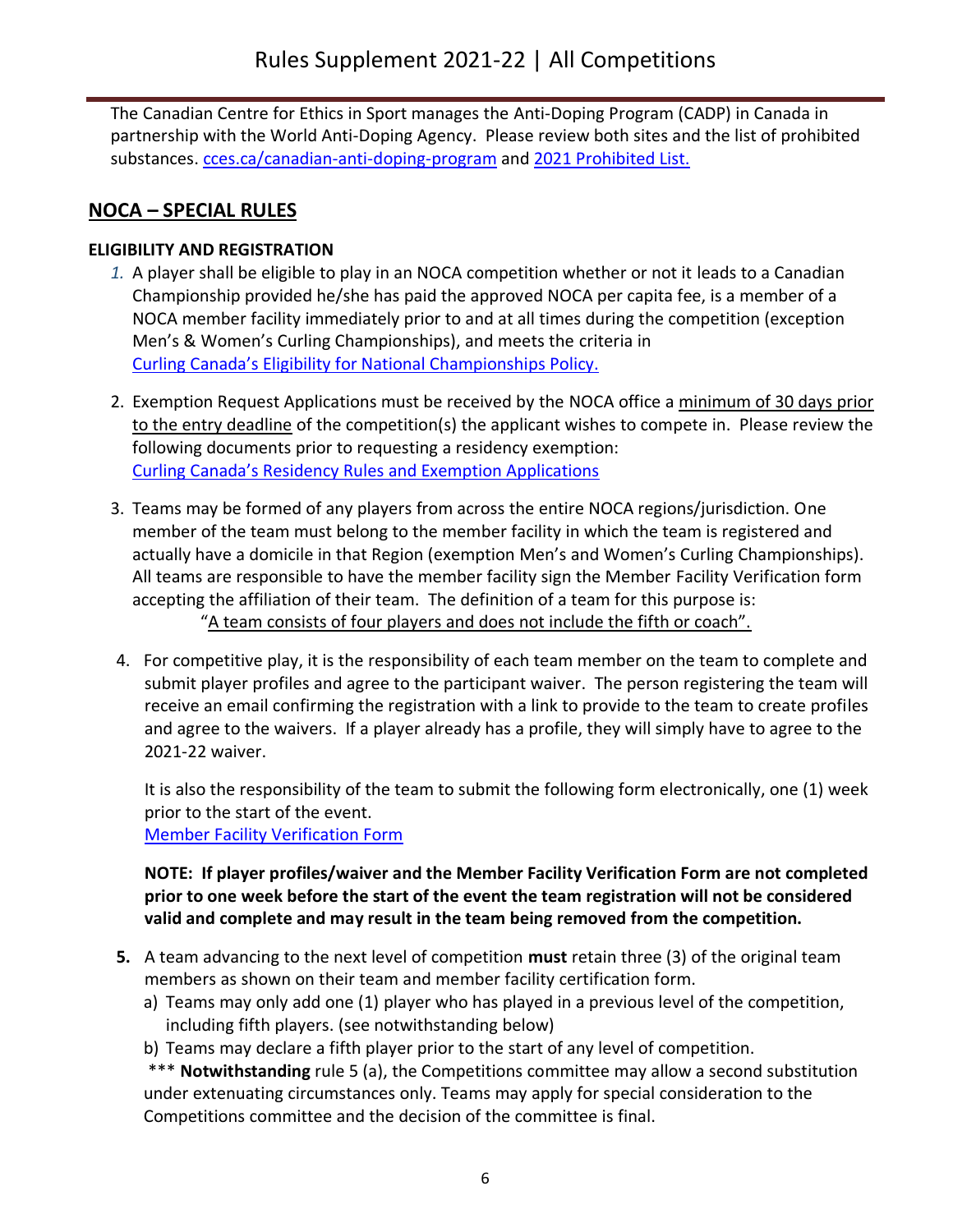**Exception for Mixed Doubles** – A team advancing to the next level of competition must retain both original team members.

# **COMPETITION ENTRY**

- 1. For all levels of competitions, each NOCA member facility is allowed unlimited entries at the first level of competition.
	- a) **Entry deadline is 12:00pm (NOON) eastern time on the stated closing date as per the competition schedule.**
	- b) Please read the instructions on the event page prior to starting your team registration. [How to Register for an Event](https://curlnoca.ca/wp-content/uploads/2019/11/How-to-Register-for-an-Event-091721.pdf)
	- c) Entries to all competitions shall be submitted by the respective teams via the online registration system (NOCA website) prior to the entry deadline. Team personnel need to be declared on the team entry registration.
	- d) Credit Card payment is the only accepted payment method for registration. Online entries will be paid for at the time of entry and it is the team's responsibility to verify that their entry fee has been received.
	- e) No entries will be accepted after the stated deadline (no exceptions).
	- f) Request for refund of NOCA entry fees will be reviewed on an individual basis, but as a standard policy, no refunds will be issued after the entry deadline.
	- g) Refunds will be granted prior to the registration deadline but will be subject to 1 (i).
	- h) Under special circumstances, written application for refund can be made to the NOCA Finance Committee for consideration.
	- i) An administrative fee of \$50 will be assessed on any approved refunds.
- 2. An annual Curling Canada Competitor Fee must be paid to be eligible for participation in U18, U21, Men's, Women's, Club Championships, Mixed, Wheelchair, and Senior competitions. This fee is part of the registration fee process for the first level of competition. If a player participates in more than one type of event (ie. Men and Mixed) he/she will pay the Curling Canada Competitor Fee for each event.
- 3. At all levels of competition, prior to the start of the first game, the Chief Umpire may ask for proof of age.

# **LATE TEAM ARRIVALS:**

If a team fails to arrive on time to play its first game or any subsequent games in this competition, the team will forfeit the game(s). Illness, accident or extenuating circumstances will not be considered unless the number of teams involved makes it impossible for the competition to continue. If a team arrives too late to participate in the scheduled pre-event practice they will forfeit that right. All issues of late arrival shall be reviewed by the Chief Umpire in consultation with the Competitions Chair or delegate prior to final determination. The only exception to the above rules will be severe weather that was not predicted. (i.e. Freezing rain or severe snowstorm)

#### **DEFAULTS: Games in an Event:**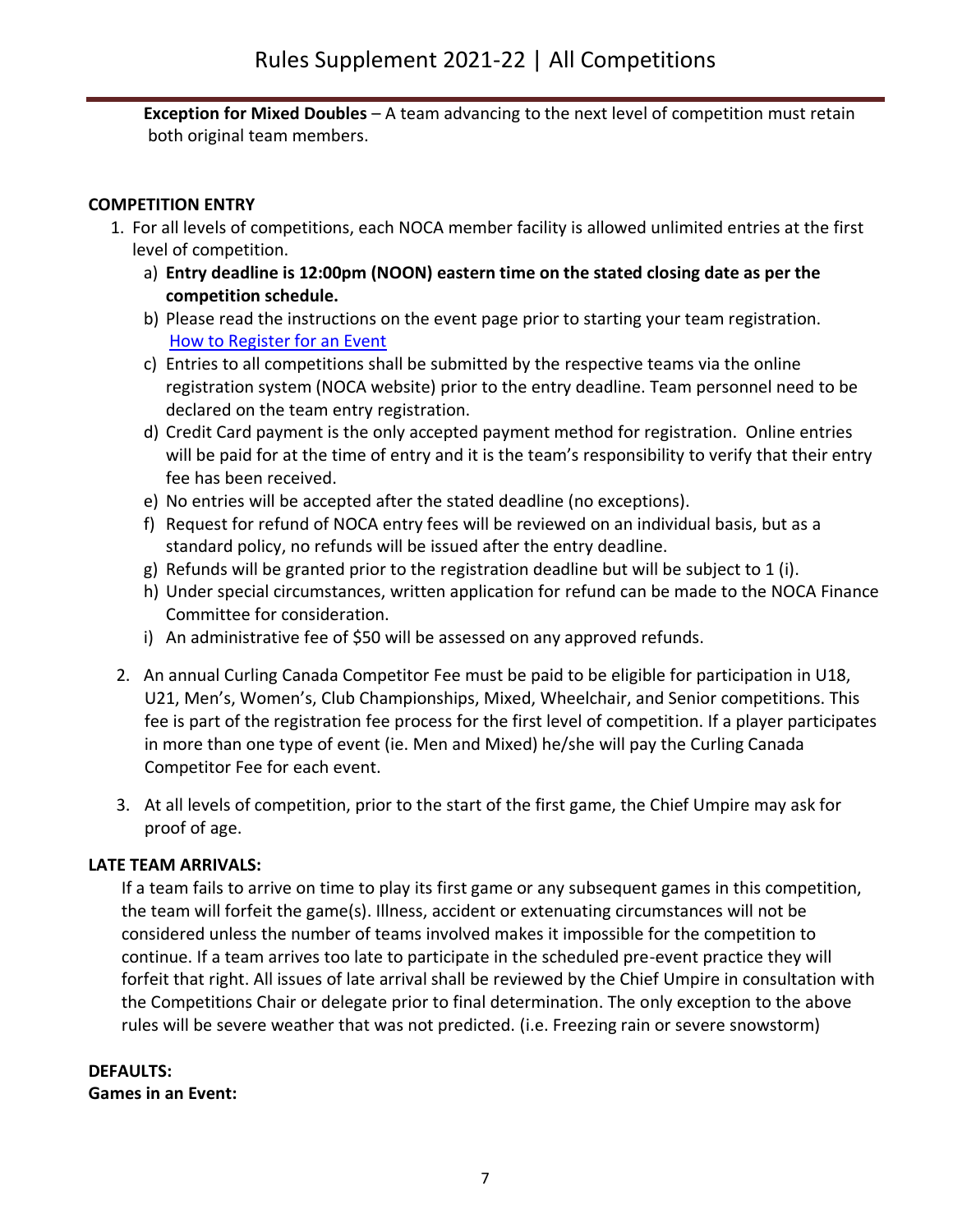1. Teams must play all games unless both teams have been eliminated from qualifying for playoffs or the next level, and there is no impact on the standing which affects the ranking of teams for qualifying positions when advancing to the next level. Failure to play a game which affects a qualifying team's ranking may result in the offending team's elimination from further competition for the balance of the current season and the next.

# **After qualifying for next level of competition:**

- 1. Where a qualifying team in a Region or Qualifier is unable or unwilling to continue in a competition, the team representative shall notify the NOCA Executive Director to this effect, within twenty-four (24) hours after qualifying for the next level of competition. That team will not be entitled to the position, rights, privileges and awards as it has defaulted and may be suspended. A runner-up team from that competition shall be entitled to the position, rights, privileges and awards of the team that has defaulted.
- 2. Each member of a team that defaults during any level of competition, subject to paragraphs 3 and 4 below, may be suspended. The length of the suspension will be determined by the NOCA Competitions Committee on a case-by-case basis.
- 3. The NOCA Executive Director shall notify each member of a defaulting team in writing of such suspension and the method of appealing the suspension. A suspension may be appealed in writing and/or in person to the Board of Directors within a period of two (2) weeks from notification of suspension and in such event the suspension shall be lifted until the appeal is heard.
- 4. The suspension shall not apply to the level of competition in which the default occurred if, in the opinion of the Chief Umpire of the NOCA, the team in question has a reasonable explanation for a default.

# **TEAM MEETING:**

Prior to the start of the first draw, a team meeting will be scheduled. At least one member of your team must attend the team meeting with the Chief Umpire, other NOCA Umpires, and the host committee as scheduled and before play commences. At this time any questions your team may have on the draw, officiating or rule interpretation will be discussed.

**At least one player or coach from your team must attend the team meeting, otherwise your team will forfeit last rock advantage (or choice of positioned stones in Mixed Doubles) for subsequent non-playoff games.**

# **PRACTICE:**

- **1.** All events will have a pre-competition practice session of ten (10) minutes per team per competition sheet as scheduled.
- **2.** Each game shall also have a pre-game practice session of nine (9) minutes per team which starts thirty (30) minutes prior to the scheduled draw time. **Exceptions:**

Mixed doubles pre-game practice is six (6) minutes, which starts twenty (20) minutes prior to the scheduled draw time.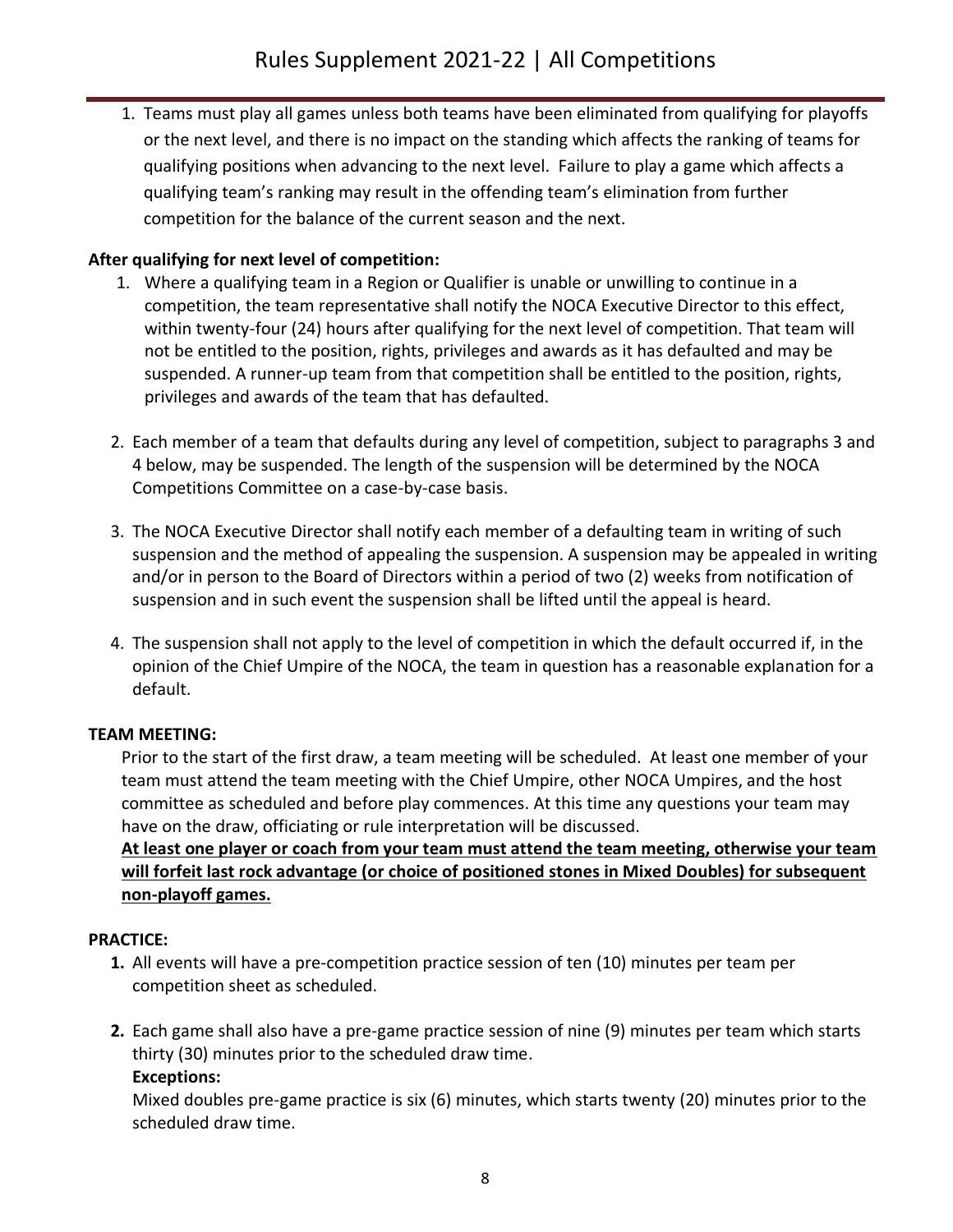Wheelchair pre-game practice is ten (10) minutes, which starts thirty (30) minutes prior to the scheduled draw time.

- 3. A team receiving a bye due to default will be permitted to practice on the sheet of ice that they would have played on for the length of time that the game would have taken.
- 4. Practice before the pre-competition practice shall not be allowed for 24 hours prior to the start of the competition unless player(s) are members of the host club and are scheduled to play in a regularly scheduled league game. **Any infraction of this rule by any players will result in his/her team losing hammer for the duration of the event.**
- 5. No practice other than pre-game or pre-competition practice will be allowed including practice on a sheet by either team just having conceded a game early. The only exception is possible practice given to a first place team when a semi-final and final are scheduled. This is at the discretion of the Chief Umpire.

# **COACHING:**

- 1. All U18 and U21 teams must be accompanied by a coach. Any team with a coach who is under the age of 18 must be accompanied by a chaperone who is over the age of 21. If the team advances to the Canadian Championship, they must have a coach who is at least twenty-one (21) years of age.
- 2. If an adult team (men, women, mixed, mixed doubles, club championships, wheelchair) has a player under the age of 18, that team must have a chaperone over the age of 21 who will be responsible for the underage player.
- 3. All coaches coaching at youth events (U18, U21) must have a Criminal Records Check which is to be renewed every three years, as per NOCA's screening policy.. A coach may obtain a Criminal Records check through [MyBackcheck,](https://pages.sterlingbackcheck.ca/landing-pages/c/cac-curling/) a company that NOCA has partnered with to assist coaches with securing a Criminal Records check in a timely and affordable manner (\$25.00 + Tax). Should a coach choose not to use this service, the Ontario Curling Council (on behalf of NOCA) will provide a letter to any coach indicating that they require a CRC to provide to their municipality or OPP detachment. Requests for such a letter must be sent to [safesport@ontcurl.com.](mailto:safesport@ontcurl.com)
- 4. At all levels of competition, coach training will be required. All coaches must have paid the NOCA per capita fee and be trained as per the table below. Only qualified coaches will be granted access to the ice surface, team meetings and any other integrated events at any point during the competition. Coaches must provide their NCCP number on the team entry form.
	- a) A coach accompanying a team to a Canadian Championship must meet Curling Canada's On-Ice Credentials for National Championships for their respective event and shall be at least twenty-one (21) years of age.
	- b) A coach is permitted to coach only one (1) team during any competition. This restriction includes any competitions that are run simultaneously at the same place, such as U21 Men and Women. A coach will not be permitted to coach a team in both competitions until such time as one team is eliminated.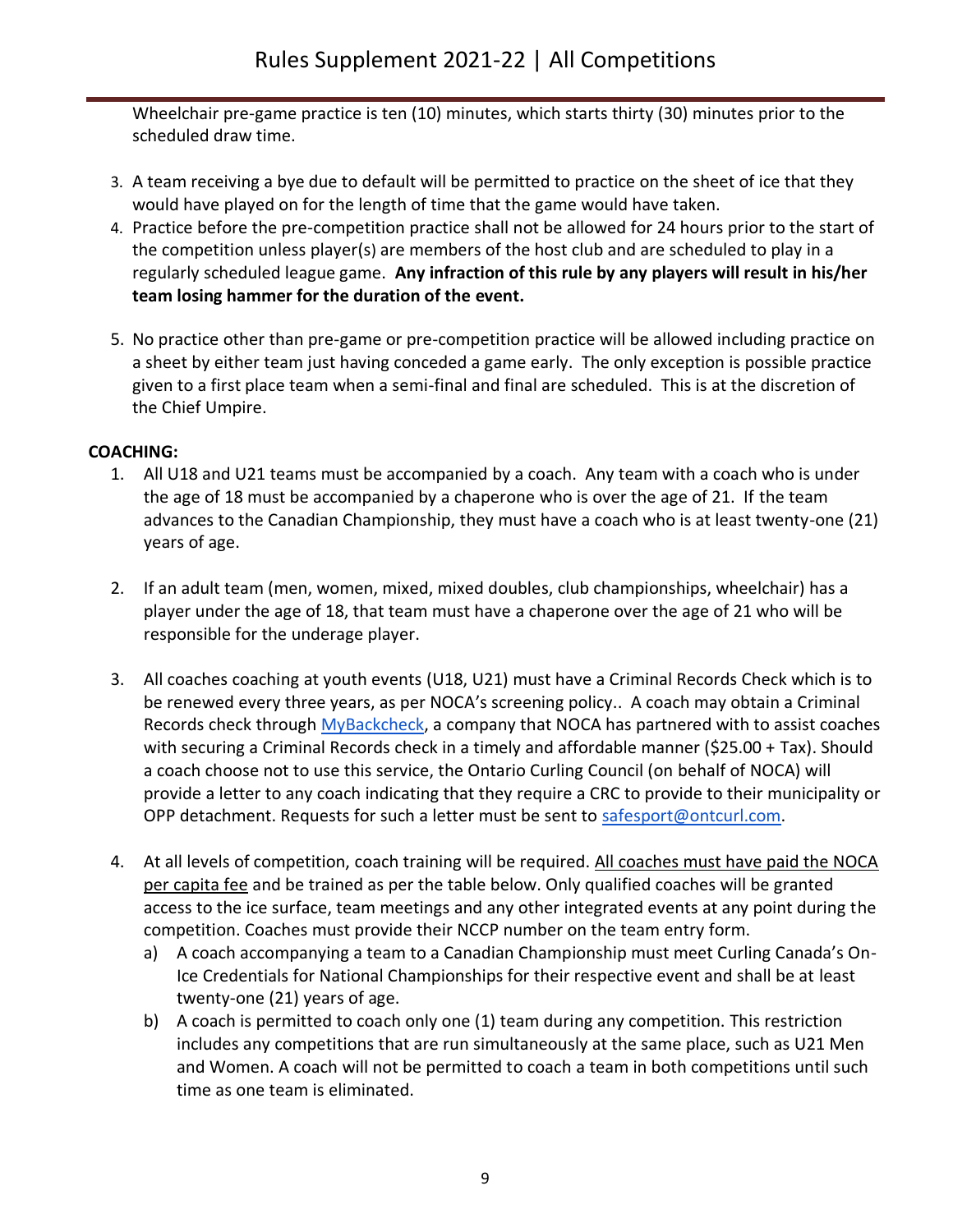5. A team may only have one Official Coach who has access to the team during pre-competition and pre-game practices, timeouts, and 4th (or 5th) end breaks. An alternate coach may be registered for all U18 and U21 events leading up to and including the provincial championship. The alternate coach must meet all of the coaching requirements. The alternate coach will be allowed access to the team ONLY when the coach is absent for an entire game. The coach and alternate coach are NOT interchangeable during any one game.

| NOCA / Curling Canada / Ontario Curling Council Coaching Requirements:                                                                                                                                                                       |                                                                       |                                                                                                                               |                                                                               |                                                                                                                                                                                                                                                                                                            |  |
|----------------------------------------------------------------------------------------------------------------------------------------------------------------------------------------------------------------------------------------------|-----------------------------------------------------------------------|-------------------------------------------------------------------------------------------------------------------------------|-------------------------------------------------------------------------------|------------------------------------------------------------------------------------------------------------------------------------------------------------------------------------------------------------------------------------------------------------------------------------------------------------|--|
| Level                                                                                                                                                                                                                                        | <b>Regionals</b>                                                      | <b>Provincial</b>                                                                                                             | <b>National</b>                                                               | <b>OWG</b> Qualifiers and<br><b>Provincial</b>                                                                                                                                                                                                                                                             |  |
| U18                                                                                                                                                                                                                                          | <b>Competition Coach</b><br>Trained*                                  | <b>Competition Coach</b><br><b>Trained</b>                                                                                    | <b>Competition Coach</b><br><b>Trained</b>                                    | <b>Competition Coach Trained</b><br>$***$                                                                                                                                                                                                                                                                  |  |
|                                                                                                                                                                                                                                              | See exemption<br>section if not<br>trained                            | See exemption<br>section if not trained                                                                                       | Minimum age 21                                                                |                                                                                                                                                                                                                                                                                                            |  |
| U21 Mixed<br><b>Doubles</b>                                                                                                                                                                                                                  |                                                                       |                                                                                                                               |                                                                               | <b>Competition Coach Certified</b><br><b>RENEWED STATUS</b>                                                                                                                                                                                                                                                |  |
| Wheelchair                                                                                                                                                                                                                                   | <b>Competition Coach</b><br><b>Certified RENEWED</b><br><b>STATUS</b> | <b>Competition Coach</b><br>Certified<br><b>RENEWED STATUS</b>                                                                | <b>Competition Coach</b><br>Certified<br><b>RENEWED STATUS</b>                | <b>Competition Coach Certified</b><br><b>RENEWED STATUS</b>                                                                                                                                                                                                                                                |  |
|                                                                                                                                                                                                                                              |                                                                       |                                                                                                                               |                                                                               |                                                                                                                                                                                                                                                                                                            |  |
| Level                                                                                                                                                                                                                                        | <b>Regional</b>                                                       | <b>Provincial</b>                                                                                                             | <b>National</b>                                                               |                                                                                                                                                                                                                                                                                                            |  |
| U21                                                                                                                                                                                                                                          | <b>Competition Coach</b><br><b>Certified RENEWED</b><br><b>STATUS</b> | <b>Competition Coach</b><br>Certified<br><b>RENEWED STATUS</b>                                                                | <b>Competition Coach Certified</b><br>Minimum age 21<br><b>RENEWED STATUS</b> |                                                                                                                                                                                                                                                                                                            |  |
| Men's<br>Certified<br>/Women's/Mixed<br>Competition<br><b>Doubles</b><br>Development or;<br>Certified<br>and Competition<br>Development "In-<br>Training**" or;<br><b>Approved Curling</b><br>Canada "High<br>Performance<br>consultant" or; |                                                                       | <b>Certified Competition</b><br>Development or;                                                                               |                                                                               | Certified Competition Development or;                                                                                                                                                                                                                                                                      |  |
|                                                                                                                                                                                                                                              | <b>Competition Coach</b>                                              | <b>Certified Competition</b><br>Coach and<br>Competition<br>Development "In-<br>Training**" or;                               | Development "In-Training**" or;<br>consultant" or;                            | Certified Competition Coach and Competition<br>Approved Curling Canada "High Performance                                                                                                                                                                                                                   |  |
|                                                                                                                                                                                                                                              |                                                                       | <b>Approved Curling</b><br>Canada "High<br>Performance<br>consultant" or;<br><b>Mental Performance</b><br>Consultant with one | Association for Sport Psychology,                                             | Mental Performance Consultant with one of the<br>following qualifications; - Licenced member of the<br>Canadian Psychological Association. - Graduate<br>degree in sport and performance psychology or<br>related field, - Member of the Canadian Sport<br>Psychology Association, - Member of the Applied |  |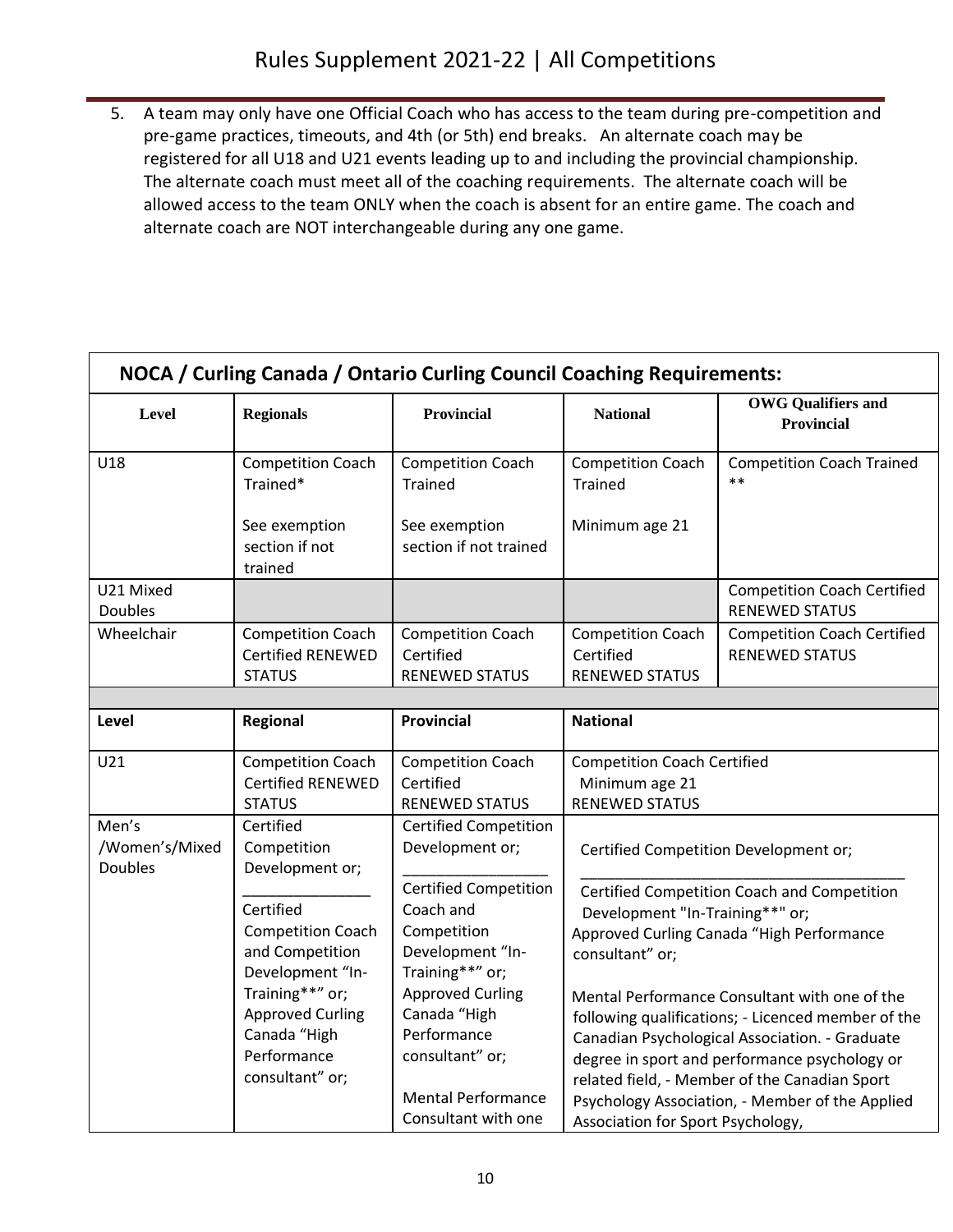# Rules Supplement 2021-22 | All Competitions

|                         | Mental<br>Performance<br>Consultant with<br>one of the following<br>qualifications; -<br>Licenced member<br>of the Canadian<br>Psychological<br>Association. -<br>Graduate degree in<br>sport and<br>performance<br>psychology or<br>related field, -<br>Member of the | of the following<br>qualifications; -<br>Licenced member of<br>the Canadian<br>Psychological<br>Association. -<br>Graduate degree in<br>sport and<br>performance<br>psychology or related<br>field, - Member of<br>the Canadian Sport<br>Psychology<br>Association, -<br>Member of the | Note**: A coach may use this status for a<br>maximum of one Curling Trials and a maximum of<br>two Canadian Men's /Women's Championships.<br>Curling Canada's position is that an individual<br>coaching at this level should be working towards<br>achieving a Certified Competition Development<br>status. |
|-------------------------|------------------------------------------------------------------------------------------------------------------------------------------------------------------------------------------------------------------------------------------------------------------------|----------------------------------------------------------------------------------------------------------------------------------------------------------------------------------------------------------------------------------------------------------------------------------------|--------------------------------------------------------------------------------------------------------------------------------------------------------------------------------------------------------------------------------------------------------------------------------------------------------------|
|                         | Canadian Sport<br>Psychology                                                                                                                                                                                                                                           | <b>Applied Association</b><br>for Sport Psychology                                                                                                                                                                                                                                     |                                                                                                                                                                                                                                                                                                              |
|                         | Association, -<br>Member of the<br><b>Applied Association</b><br>for Sport<br>Psychology                                                                                                                                                                               |                                                                                                                                                                                                                                                                                        |                                                                                                                                                                                                                                                                                                              |
| Seniors, Mixed,<br>Club | Minimum Standard:<br><b>Competition Coach</b><br>(Competition<br>Introduction)<br><b>Certified RENEWED</b><br>STATUS or;<br><b>Approved Curling</b><br>Canada "High<br>Performance<br>Consultant"                                                                      | Minimum Standard:<br><b>Competition Coach</b><br>(Competition<br>Introduction)<br><b>Certified RENEWED</b><br>STATUS or; Approved<br>Curling Canada "High<br>Performance<br>Consultant"                                                                                                | Minimum Standard: Competition Coach<br>(Competition Introduction) Certified RENEWED<br>STATUS or;<br>Approved Curling Canada "High Performance<br>Consultant"                                                                                                                                                |

# DEFINITIONS:

**Competition Coach Trained** = Competition Coach Workshop + Make Ethical Decisions Workshop

- **Competition Coach Certified** = Successful completion of Competition Coach Practice Evaluation (+/- Competition Coach Workshop) + Making Ethical Decisions Workshop.
- **Renewed** = Coach has maintained certification by earning the appropriate number of professional development credits within a specific 5 year cycle. Coaches transferred from the old "levels" system must complete the Make Ethical Decisions Online Evaluation as part of their Professional Development Credits before January 1, 2021.
- **Competition Development - In-Training** = Has begun the Competition Development Training Program and has taken at least one Sport Specific Competition Development Course.
- **Competition Development - Certified** = Has completed all training and evaluation components of the Curling Canada lead Competition Development Program.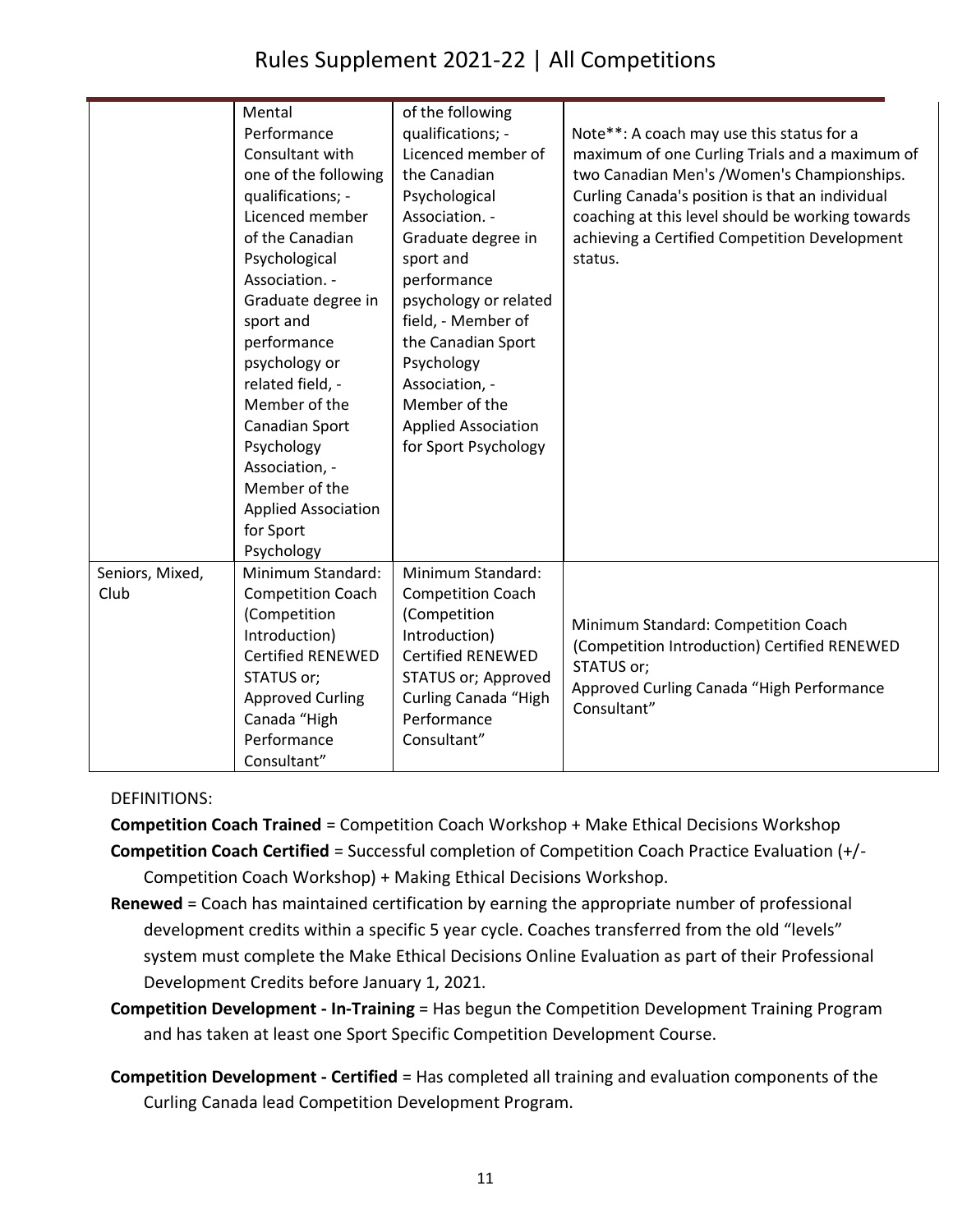- **HP Consultant** = A designation awarded by Curling Canada to past competitive players who have met specific criteria.
- 6. Exemption Request for Coaches who are Not Trained (U18 only) or Do Not have a Certified Renewed Status

\* Coaches coaching in NOCA/OCC competitions can apply for a one season exemption status for one of two reasons:

- They would like to coach a U18 team in playdowns but do not have a "Competition Coach Trained" Status
- They would like to coach in any event requiring a "Certified Renewed" status but have not Maintained their Certification by acquiring sufficient professional development credits. NOTE: must have Make Ethical Decisions online evaluation regardless of exemption request

Exemption requests must be made for each event the coach intends to coach in and must be received before the registration deadline of the event.

# **7. NEW for 2021-2022**

Coaches must complete NOCA/OCC's "Proof of Coaching Qualification and Safe Sport Requirements" which includes applicable Safe Sport Training and Screening

Proof of Coaching Qualification and Safe Sport Requirements for Coaches Coaching in YOUTH events

Proof of Coaching Qualification and Safe Sport Requirements for Coaches Coaching in ADULT Events

# **ALTERNATES/SUBSTITUTES**

- 1. NOCA strongly endorses the utilization of four (4) player teams. In extenuating circumstances, a team shall be permitted to begin play with three (3) players as ruled by the Chief Umpire **except** for Mixed Provincials where teams cannot play with fewer than four (4) players.
- 2. The Chief Umpire must be advised of any changes to the original team registration. These changes must have been approved by the Executive Director. It is the coach's responsibility to ensure that the appropriate paperwork for any changes has been submitted to NOCA before the competition begins.
- 3. NOCA permits the use of alternate players at all levels of play except Mixed Doubles. Each team must declare their alternate player prior to each level of competition. A team who does not declare an alternate player before the start of the competition must use players from the players' pool only.
- 4. Alternate players, if allowed by Curling Canada, may travel with a team to a national event **at the expense of the team**.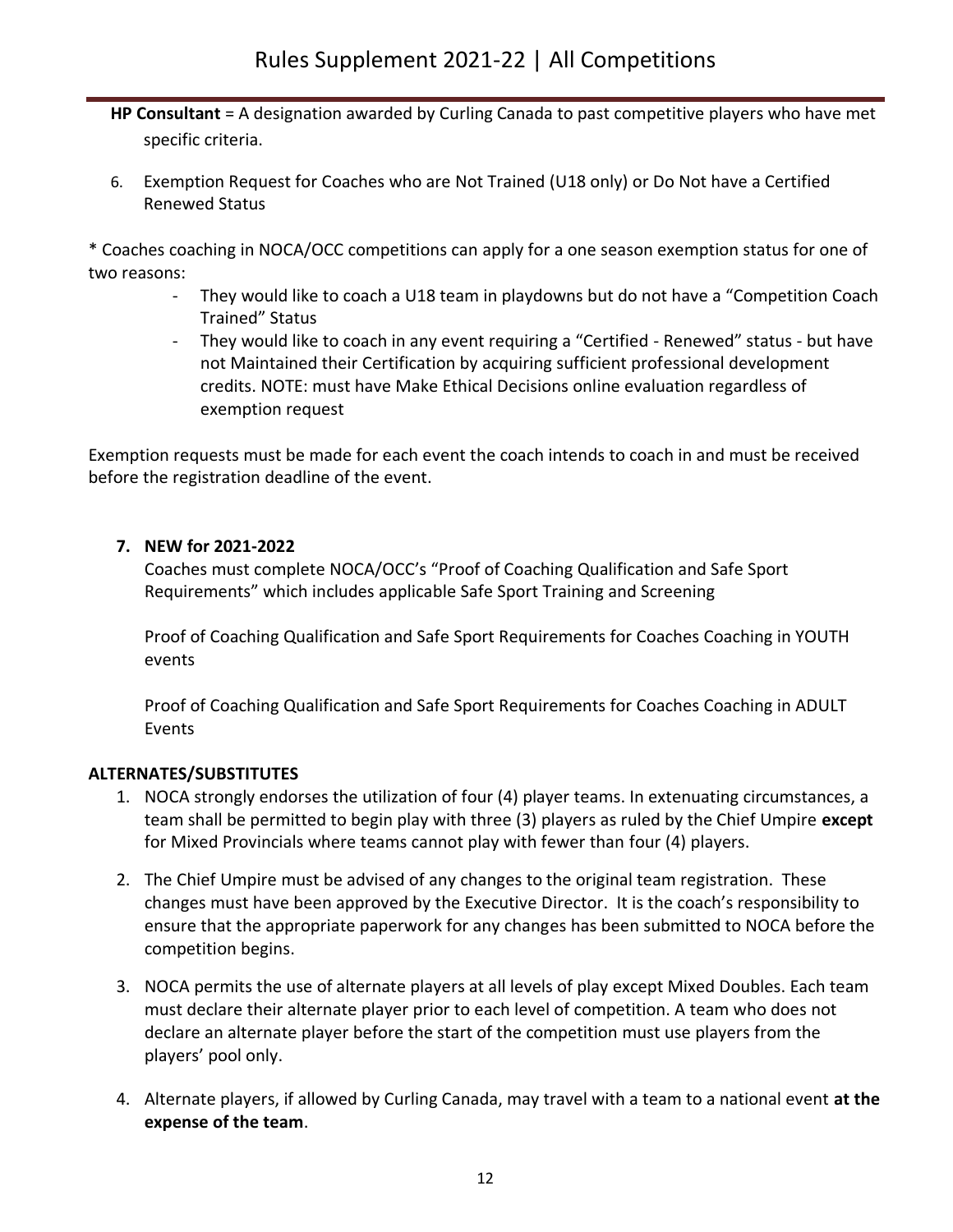- 5. Eliminated players may not be used during the same level of competition. *Interpretation*: At any level of competition a player may not become an alternate or spare until that level of competition is completed.
- 6. Eliminated players may enter the provincial players' pool as required by the host organizing committee. The pool is only open to non-participating and eliminated players from the host region, with the exception of the NOCA Women's provincial where the players' pool is provincewide. A player in the players' pool does not have to pay a competitor fee and may not advance to the next level unless said fee is paid. The players' pool shall be posted and closed prior to the start of the Provincial Championship.

# **DRAW AND GAMES**

- 1. The NOCA Executive Director and/or Competitions Chair shall be responsible for all draws for the Regions, Qualifiers, or Provincials. All draws will be provided to each team in a timely manner and within five (5) days of the entry deadline.
- 2. Three (3) games per day may be scheduled for all competitions with the following exceptions:
	- a) Seniors -- three (3) games cannot be scheduled for two (2) consecutive days.
	- b) Masters -- maximum of two (2) games per day may be scheduled.
- **3.** Men, Women, and U21 will play ten (10) end games. Seniors, Masters, U18, Wheelchair, Curling Club Championship, Mixed and Mixed Doubles will play eight (8) end games. In Round Robin Events a minimum of five (5) ends in a ten (10) end game, or four (4) ends in an eight (8) end game must be played **if the round robin game will impact the standing/position of any team in the competition. Consequences for not complying with this rule will be discussed at the team meeting.**
- 4. The compulsory fourth/fifth end break shall be a maximum of five (5) minutes (except for Mixed Doubles - 4 minutes, Wheelchair - 7 minutes). Beverages and small quantities of prepared fruit and vegetables shall be permitted provided they are in a non-breakable container.
- 5. In all games extra ends shall be continuous play.
- 6. Time clocks are mandatory at all Provincials and are strongly recommended for all other levels of competition.

# **GAME TIME OPERATION: (timing is based on Thinking time, not Playing time)**

- a) U18, Masters, Seniors, Mixed, Curling Club Championship 8 ends, 30 minutes thinking time
- b) Wheelchair 8 ends, 36 minutes thinking time
- c) U21, Men, Women 10 ends, 38 minutes thinking time
- d) Mixed Doubles 8 ends, 24 minutes thinking time

# **TIME OUTS:**

a) Each team will be ALLOWED to call two (2) time-outs per game and one (1) time-out for each extra end.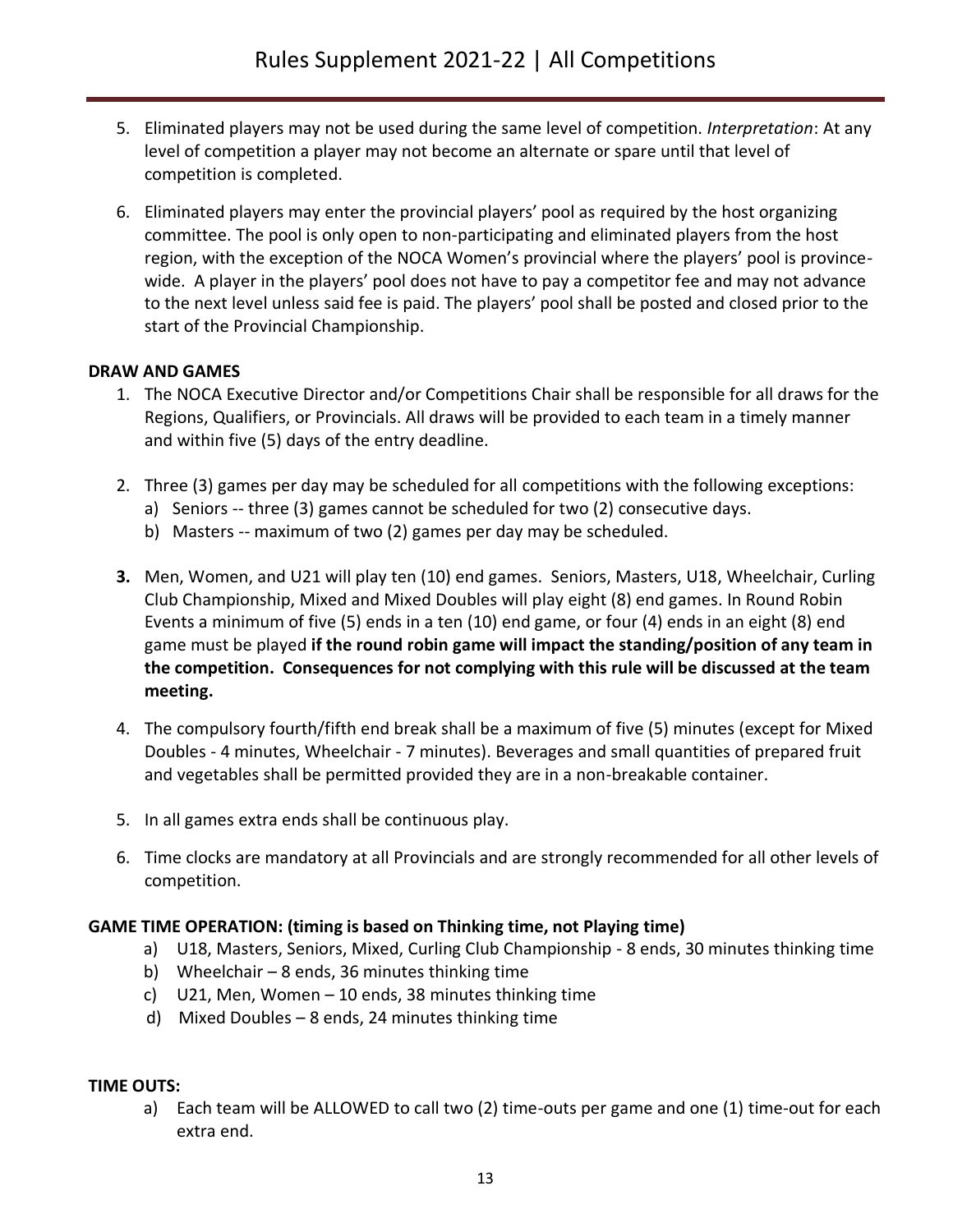- b) Each time-out will last 90 seconds which includes travel time.
- c) Coaches running or jogging during the time-out will not be tolerated. The game clock will start if this occurs.
- d) Additional time can be added at club-based events at the discretion of the Chief Umpire.
- e) Coach or  $5<sup>th</sup>$  (but not both) can meet with the team anytime during the 90-second time-out.
- f) The Coach or 5th of the team NOT calling the timeout will be allowed to meet their team on the backboard at the home end only.

# **DELIVERY STICK:**

The use of a curling aid commonly referred to as a "delivery stick" is allowed only in Masters and Curling Club Championship competitions. For more information about rules regarding the delivery stick, please refer to The Rules of Curling for General Play (2018-2022 edition), Rule 19.

# **OFFICIATING:**

Chief Umpires for all NOCA provincials and Qualifiers shall be assigned by the Head Official (East and West) of NOCA. Chief Umpires for all Region events may be obtained by host clubs but **must** be approved by the Head Officials of NOCA.

#### **BRUSHES & EQUIPMENT**

Any team equipment which may possibly come into contact with the playing surface is subject to inspection by an umpire prior to or during competitions. If the umpire determines that the equipment/clothing is unacceptable and in conflict with the integrity of fair play, the player or team will be directed to remove the equipment from the playing surface.

**NOCA will implement the sweeping moratorium on brush head technology, in compliance with the recent WCF & Curling Canada brush moratorium statements. NOCA will require that all teams competing in events operated directly by NOCA i.e. Region events, Qualifiers, and Provincial Championships, to comply with the moratorium.** 

- The penalties and infractions for players and teams that do not obey the sweeping regulations will be implemented. Please have a look at the moratorium for penalty details.
- Ensure to read the moratorium carefully as it is the duty of the player to be aware of the changes and new rulings within the document.

[NOCA Statement on Brushing](https://curlnoca.ca/wp-content/uploads/2018/10/Statement-on-Brushing-091721.pdf) [Curling Canada Brush Head Moratorium](https://www.curling.ca/team-canada/hp-athletes/policies-guidelines/brush-head-moratorium/)

#### **COMPETITION FORMS:**

For competitive play, it is the responsibility of each team member on the team to complete and submit player profiles and agree to the participant waiver. The person registering the team will receive an email confirming the registration with a link to provide to the team to create profiles and agree to the waivers. If a player already has a profile, they will simply have to agree to the updated 2021-22 waiver.

It is also the responsibility of the team to submit the following form to NOCA, one (1) week prior to the start of the event: [Member Facility Verification Form](https://form.jotform.com/212588564651060)